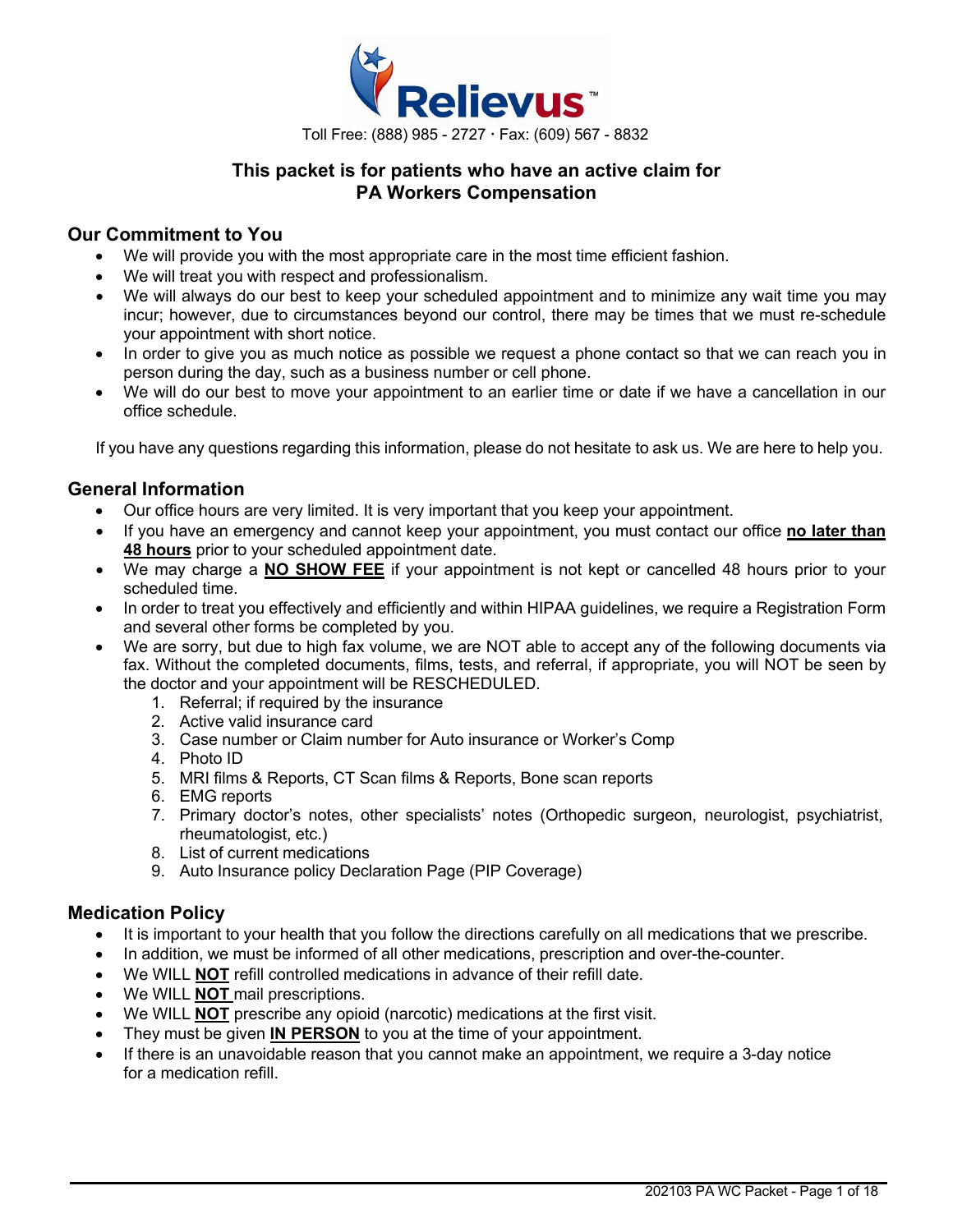## **Financial Policy**

- We are committed to providing you with the best possible care.
- We expect that you have an understanding of your responsibilities under your insurance contract in respect to referral and pre-authorization requirements, and your deductible, co-pay, and coverage limits.
- In order to achieve your maximum allowable benefits, we need your assistance and your understanding of our payment policy.
- Payment is due in full at time of service, unless you have made payment arrangements in advance with our business office.
- If you have insurance coverage with one of the plans we participate with, we will bill your insurance company along the guidelines of our contract; however, we require that **ALL COPAYS OR DEDUCTIBLES be paid at the time of service.**
- If you have an insurance with which we do not participate, we ask that payment be made at the time services are rendered and your insurance company will reimburse any amount due to you directly.
- Returned checks will be subject to **an additional \$25.00 service fee.**
- We will gladly discuss your proposed treatment and answer any questions relating to your insurance. Please realize; however, that your insurance is a contract between you, your employer and the insurance company. We are not a party to that contract.
- While filing of insurance claims is a courtesy we extend to our patients, all charges are the responsibility of the patient from the date the services are rendered.
- You will be required to show a copy of your insurance card at the time of service.
- If you do not have your insurance information or we are unable to verify your coverage, you will be required to pay for the services rendered to you that day.
- If your insurance coverage terminates or changes, you are responsible for notifying us of this change immediately so that we can assist you in receiving your maximum reimbursement.

### **Missed Appointments**

- Please help us serve you better by keeping scheduled appointments.
- **Unless cancelled at least 48 hours in advance,** our policy is to charge a **NO SHOW FEE** for missed office appointments.
- **Missed appointments for procedures performed at surgery centers will incur a fee of \$100. This includes not following instructions; stopping of medications, food/drink restrictions and having a driver.**

### **Communication**

• You authorize Relievus and our subcontractors including our debt collection agency to contact you via email and/or text regarding your account. If you do not wish for us to contact you in this manner, you will notify our office in writing.

**I HAVE READ the Financial Policy. I UNDERSTAND and AGREE to this Financial Policy. I GUARANTEE payment of all charges incurred for the account. I hereby assign benefits to RELIEVUS for all claims submitted to my insurance on my behalf. I further agree to pay any attorney's fee, court cost and related collection fees incurred.**

| <b>Patient Print Name</b>                     | <b>Patient Signature</b>                     | Date |
|-----------------------------------------------|----------------------------------------------|------|
|                                               |                                              |      |
| Responsible Party Print Name (if not patient) | Responsible Party Signature (if not patient) | Date |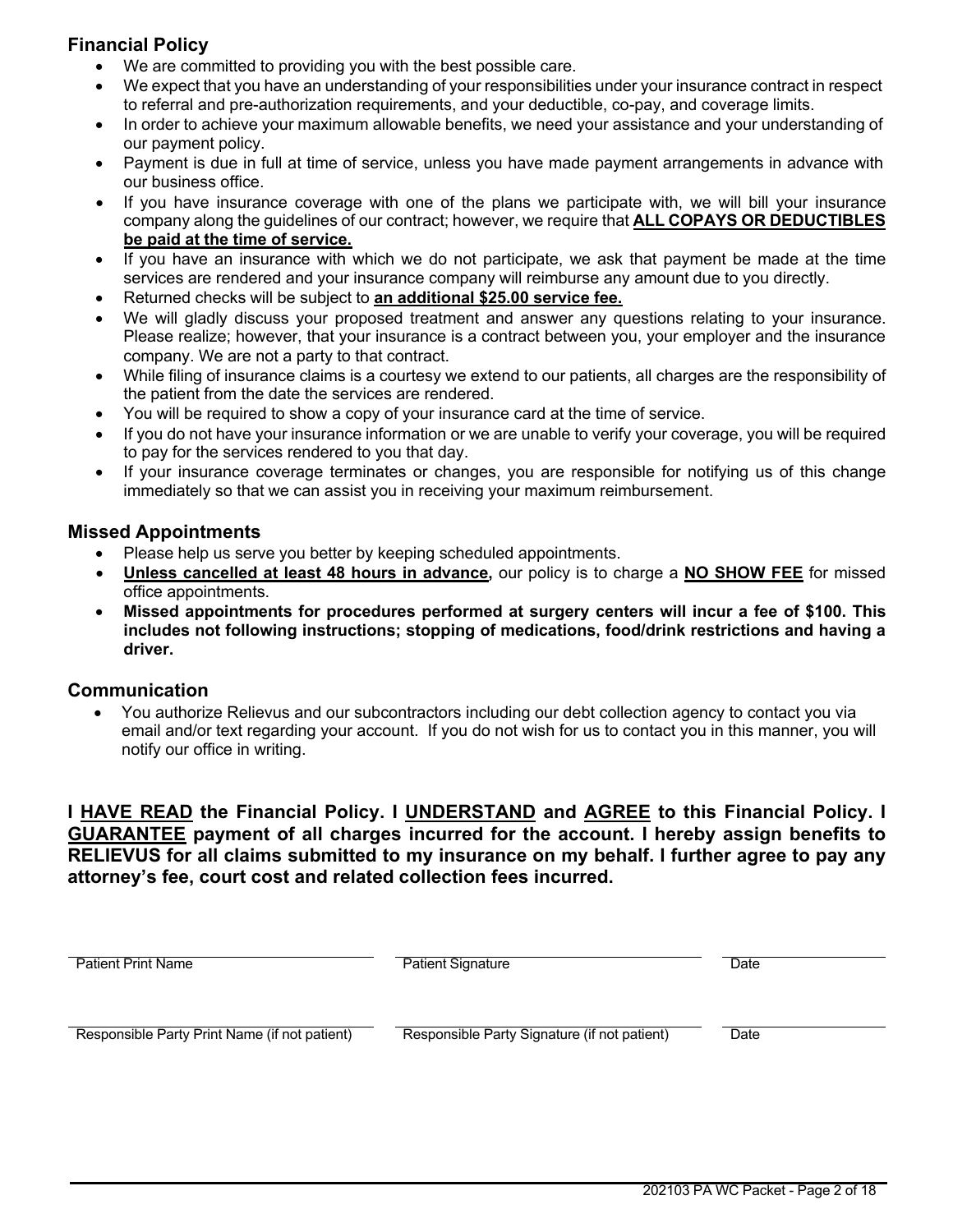

### **Important Note Regarding After Hours/Weekend Services**

**Relievus** provides care for chronic problems. As such, our patients are not expected to require urgent care or immediate contact with this practice after hours. If you have an urgent medical problem after regular business hours (8AM to 5PM Monday through Friday) or over the weekend, please do one of the following:

- Contact your primary care physician
- Go to an urgent care center
- Go to the emergency department of the nearest hospital

It is permissible that you obtain medications from these physicians for any acute pain or new injury that you have.

It is your responsibility to contact us within the next two business days to inform us of any changes, additions, or deletions made to your narcotic regimen. All non-narcotic changes should be reported at your next office visit.

Thank you in advance.

By signing below, you agree that you have read the above notice regarding after hours/weekend services and that you understand your responsibilities.

Patient Name **Date Contains Container Container Container Container Container Container Container Container Date**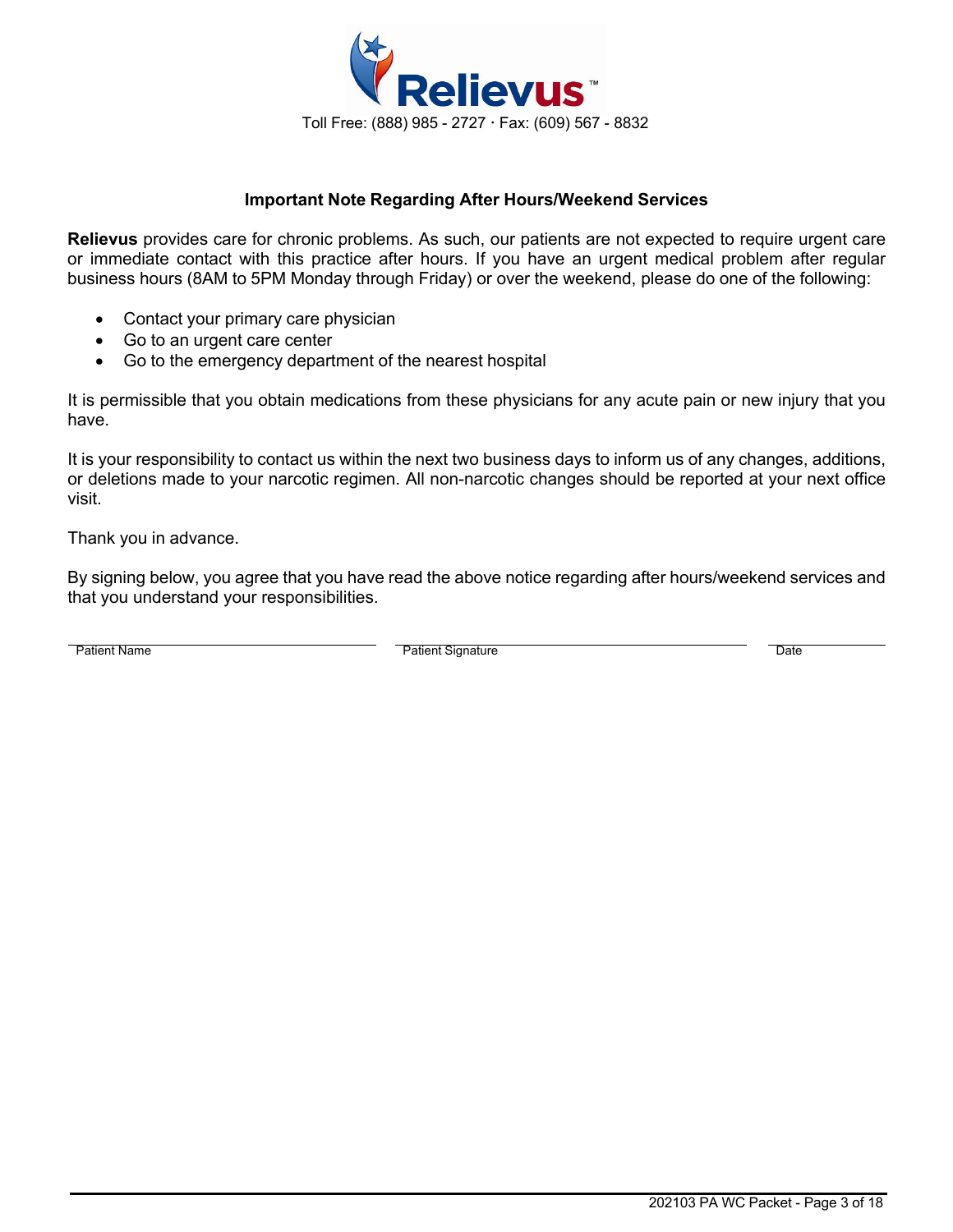

# **Patient Information**

|                                         |  | Sex: $\Box$ M $\Box$ F                                                                                                                                                                                                               |
|-----------------------------------------|--|--------------------------------------------------------------------------------------------------------------------------------------------------------------------------------------------------------------------------------------|
|                                         |  |                                                                                                                                                                                                                                      |
|                                         |  |                                                                                                                                                                                                                                      |
|                                         |  |                                                                                                                                                                                                                                      |
|                                         |  |                                                                                                                                                                                                                                      |
|                                         |  | Home Phone: 2 <sup>nd</sup> Phone: 2 <sup>nd</sup> Phone: Email: 2001.                                                                                                                                                               |
|                                         |  |                                                                                                                                                                                                                                      |
|                                         |  |                                                                                                                                                                                                                                      |
|                                         |  | Family Doctor: _____________________________Phone: ______________________________                                                                                                                                                    |
| <b>INSURANCE</b>                        |  | Date of Accident (if applicable):_________________Type of Accident: _______________________________<br>Please briefly describe the accident. If necessary, you may use the back of this page. Please also note                       |
|                                         |  | <b>Primary Insurance Name:</b> 2008 2012 2012 2013 2014 2015 2016 2017 2018 2019 2012 2014 2015 2016 2017 2018 2019                                                                                                                  |
|                                         |  |                                                                                                                                                                                                                                      |
|                                         |  |                                                                                                                                                                                                                                      |
|                                         |  | Subscriber: National Assembly Property Control and Assembly Property Control and Assembly Property Control and Assembly Property Control and Assembly Property Control and Assembly Property Control and Assembly Property Con       |
|                                         |  |                                                                                                                                                                                                                                      |
|                                         |  | Secondary Insurance Name: <u>2000 100 magaza and a competence</u> D Auto D Health D Workers Comp                                                                                                                                     |
|                                         |  |                                                                                                                                                                                                                                      |
|                                         |  |                                                                                                                                                                                                                                      |
|                                         |  |                                                                                                                                                                                                                                      |
|                                         |  | Subscriber Date of Birth: Subscriber SS #: Cubscriber SS #: Cubscriber SS #: Cubscriber Date of Birth:                                                                                                                               |
|                                         |  |                                                                                                                                                                                                                                      |
|                                         |  |                                                                                                                                                                                                                                      |
|                                         |  | _Group #: _______________________________                                                                                                                                                                                            |
|                                         |  | Subscriber: Nelationship: Nelationship: Nelationship: Nelationship: Nelationship:                                                                                                                                                    |
|                                         |  | Subscriber Date of Birth: Subscriber SS #: Cubscriber SS #: Cubscriber SS #: Cubscriber Date of Birth:                                                                                                                               |
|                                         |  | Attorney Name: <u>Name: Name of Contract Community of City Community Community Community Community Community Community Community Community Community Community Community Community Community Community Community Community Commu</u> |
|                                         |  |                                                                                                                                                                                                                                      |
|                                         |  |                                                                                                                                                                                                                                      |
|                                         |  | Emergency Contact: National Contract Contract: National Phone: National Phone: National Contract Contract Contract Contract Contract Contract Contract Contract Contract Contract Contract Contract Contract Contract Contract       |
|                                         |  | Are we authorized to release your medical information to the listed Emergency Contact? $\Box$ Yes $\Box$ No                                                                                                                          |
| Signature: Management of the Signature: |  |                                                                                                                                                                                                                                      |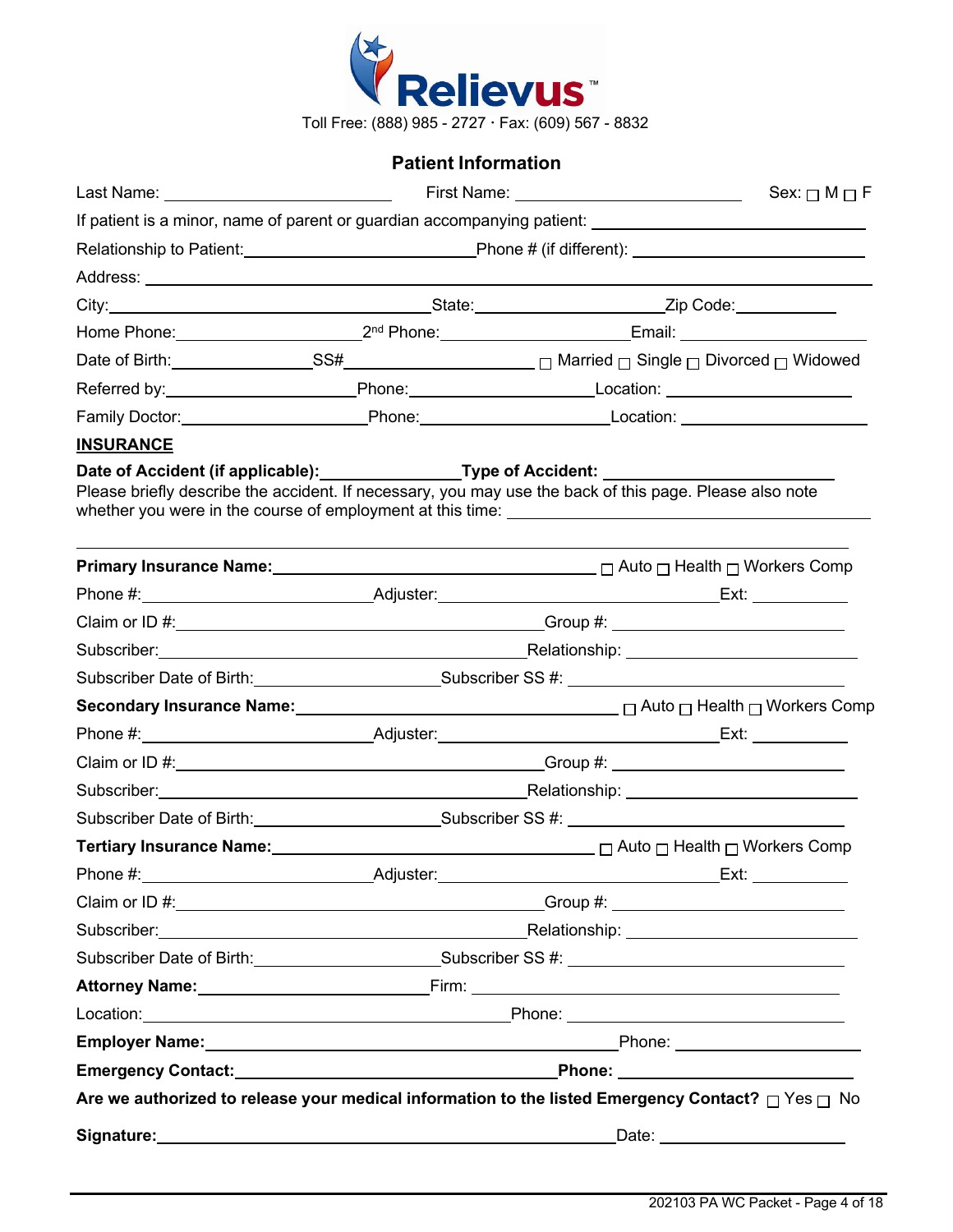

Toll Free: (888) 985 - 2727 Fax: (609) 567 - 8832

# **Accident & Injury Questionnaire**

| Patient Name:                                                                                                          |                                                   |                            | Today's Date: _________________________                                                                                        |
|------------------------------------------------------------------------------------------------------------------------|---------------------------------------------------|----------------------------|--------------------------------------------------------------------------------------------------------------------------------|
|                                                                                                                        |                                                   |                            |                                                                                                                                |
| $\Box$ Right hand dominant $\Box$ Left hand dominant Sex: $\Box$ Male $\Box$ Female                                    |                                                   |                            |                                                                                                                                |
| Describe your accident                                                                                                 |                                                   |                            |                                                                                                                                |
|                                                                                                                        |                                                   |                            |                                                                                                                                |
| <b>Type of Accident:</b>                                                                                               |                                                   |                            |                                                                                                                                |
|                                                                                                                        |                                                   |                            | □ Front/Head-on Collision □Rear-ended □ "T-boned" – Driver Side □ "T-boned" – passenger side                                   |
| $\Box$ You were a driver $\Box$ You were a front passenger $\Box$ You were a back-seat passenger $\Box$ Other          |                                                   |                            |                                                                                                                                |
| Loss of Consciousness? □ Yes □ No □ Brief Moment □ Unknown                                                             |                                                   |                            |                                                                                                                                |
| Was the airbag deployed? $\Box$ Yes $\Box$ No $\Box$ Did you wear a seatbelt? $\Box$ Yes $\Box$ No                     |                                                   |                            |                                                                                                                                |
|                                                                                                                        |                                                   |                            | <b>Impacted</b> Body Parts at the TIME OF ACCIDENT: $\Box$ Head $\Box$ Face $\Box$ Neck $\Box$ Midback $\Box$ Lower Back       |
| Arm ( $\Box$ RT $\Box$ LT $\Box$ Both)                                                                                 |                                                   |                            | Leg ( $\Box$ RT $\Box$ LT $\Box$ Both) Shoulder ( $\Box$ RT $\Box$ LT $\Box$ Both)                                             |
| <b>Knee</b> ( $\Box$ RT $\Box$ LT $\Box$ Both) <b>Hip</b> ( $\Box$ RT $\Box$ LT $\Box$ Both)                           |                                                   |                            |                                                                                                                                |
| <b>Immediately</b> started to experience pain on: $\Box$ Head $\Box$ Face $\Box$ Neck $\Box$ Midback $\Box$ Lower Back |                                                   |                            |                                                                                                                                |
| Arm ( $\Box$ RT $\Box$ LT $\Box$ Both)                                                                                 |                                                   |                            | Leg ( $\Box$ RT $\Box$ LT $\Box$ Both) Shoulder ( $\Box$ RT $\Box$ LT $\Box$ Both)                                             |
| <b>Knee</b> ( $\Box$ RT $\Box$ LT $\Box$ Both) <b>Hip</b> ( $\Box$ RT $\Box$ LT $\Box$ Both)                           |                                                   |                            |                                                                                                                                |
|                                                                                                                        |                                                   |                            |                                                                                                                                |
| If Yes, who brought you?  □ Friend □ Family Member □ Spouse □ Ambulance                                                |                                                   |                            |                                                                                                                                |
|                                                                                                                        |                                                   |                            | When? $\Box$ Immediately after accident $\Box$ Later that day $\Box$ The next day $\Box$ Few days later $\Box$ Few weeks later |
|                                                                                                                        |                                                   |                            | X-Ray: □ Yes □ No Hospitalization? □ Yes □ No Released from ER same Day? □ Yes □ No                                            |
| Released with Meds?                                                                                                    | $\Box$ Yes $\Box$ No                              |                            |                                                                                                                                |
| Have you had treatments since the accident with any of the following?                                                  |                                                   |                            |                                                                                                                                |
| $\Box$ Physical Therapist:                                                                                             |                                                   | $\Box$ Chiropractor:       |                                                                                                                                |
| □ Trigger Point Injections:                                                                                            |                                                   | $\Box$ PENS:               |                                                                                                                                |
| $\Box$ Acupuncture:                                                                                                    |                                                   | $\Box$ Joint Injections:   |                                                                                                                                |
| $\Box$ Neurologist:                                                                                                    | <u> 1980 - Johann Barbara, martxa alemaniar a</u> | $\Box$ Orthopedic Surgeon: |                                                                                                                                |
| $\Box$ Surgery:                                                                                                        |                                                   |                            |                                                                                                                                |
| □ Meds (Muscle Relaxants, NSAIDS, Tylenol, Paid Meds):                                                                 |                                                   |                            |                                                                                                                                |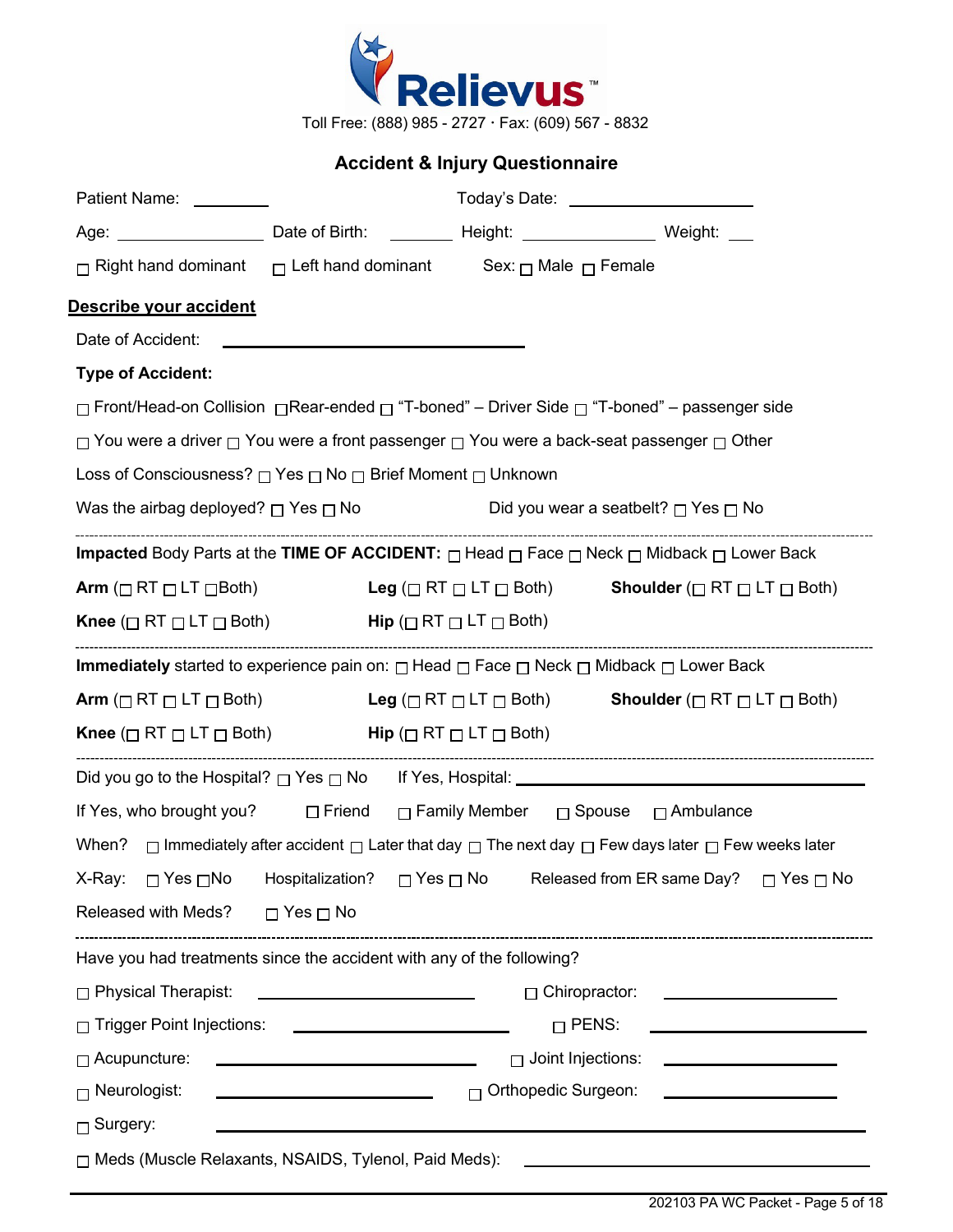# **Current Pain? Please circle areas of current pain**

| <b>Circle Pain Level</b>                                                                                 |                               |                     |                     |                     |         |         |  |
|----------------------------------------------------------------------------------------------------------|-------------------------------|---------------------|---------------------|---------------------|---------|---------|--|
| $\Box$ NECK: Pain Level (0 ~ 10)<br>$\overline{0}$<br>$1\quad 2$                                         | 3<br>4                        | 5<br>6              | 8<br>7              | 10<br>9             |         |         |  |
| $\Box$ MIDBACK: Pain Level (0 ~ 10) 0<br>$\mathbf 1$                                                     | 2<br>3                        | $\overline{4}$<br>5 | 6<br>$\overline{7}$ | 8<br>9              | 10      |         |  |
| $\Box$ LOWER BACK: Pain Level (0 ~ 10) 0                                                                 | $\overline{2}$<br>$\mathbf 1$ | 3<br>4              | 5<br>6              | $\overline{7}$<br>8 | 9       | 10      |  |
| $\Box$ HEADACHE: Pain Level (0 ~ 10)<br>$\overline{\mathbf{0}}$<br>$\mathbf 1$                           | $\overline{2}$<br>3           | 5<br>4              | 6<br>7              | 8                   | 9<br>10 |         |  |
| □ Other Location: <u>■ ■ Other Location</u>                                                              | $\overline{0}$                | 2<br>3              | 5<br>4              | 6                   | 7<br>8  | 9<br>10 |  |
| □ Other Location: <u>■ ■ Other Location</u>                                                              | 0                             | 3<br>2              | 5<br>4              | 6                   | 8<br>7  | 10<br>9 |  |
|                                                                                                          |                               |                     |                     |                     |         |         |  |
| - Does the pain radiate anywhere? ("shooting down the left or right arm" or "shooting up to the head"):  |                               |                     |                     |                     |         |         |  |
|                                                                                                          |                               |                     |                     |                     |         |         |  |
| - Describe your pain: □ Dull □ Aching □ Sharp □ Shooting □ Stabbing □ Throbbing □ Numbness □ Burning     |                               |                     |                     |                     |         |         |  |
| - How often is your pain present? $\Box$ Occasionally $\Box$ Frequently $\Box$ Constantly                |                               |                     |                     |                     |         |         |  |
| - Worst time of the day? $\Box$ Morning $\Box$ Afternoon $\Box$ Evening $\Box$ Night $\Box$ All the time |                               |                     |                     |                     |         |         |  |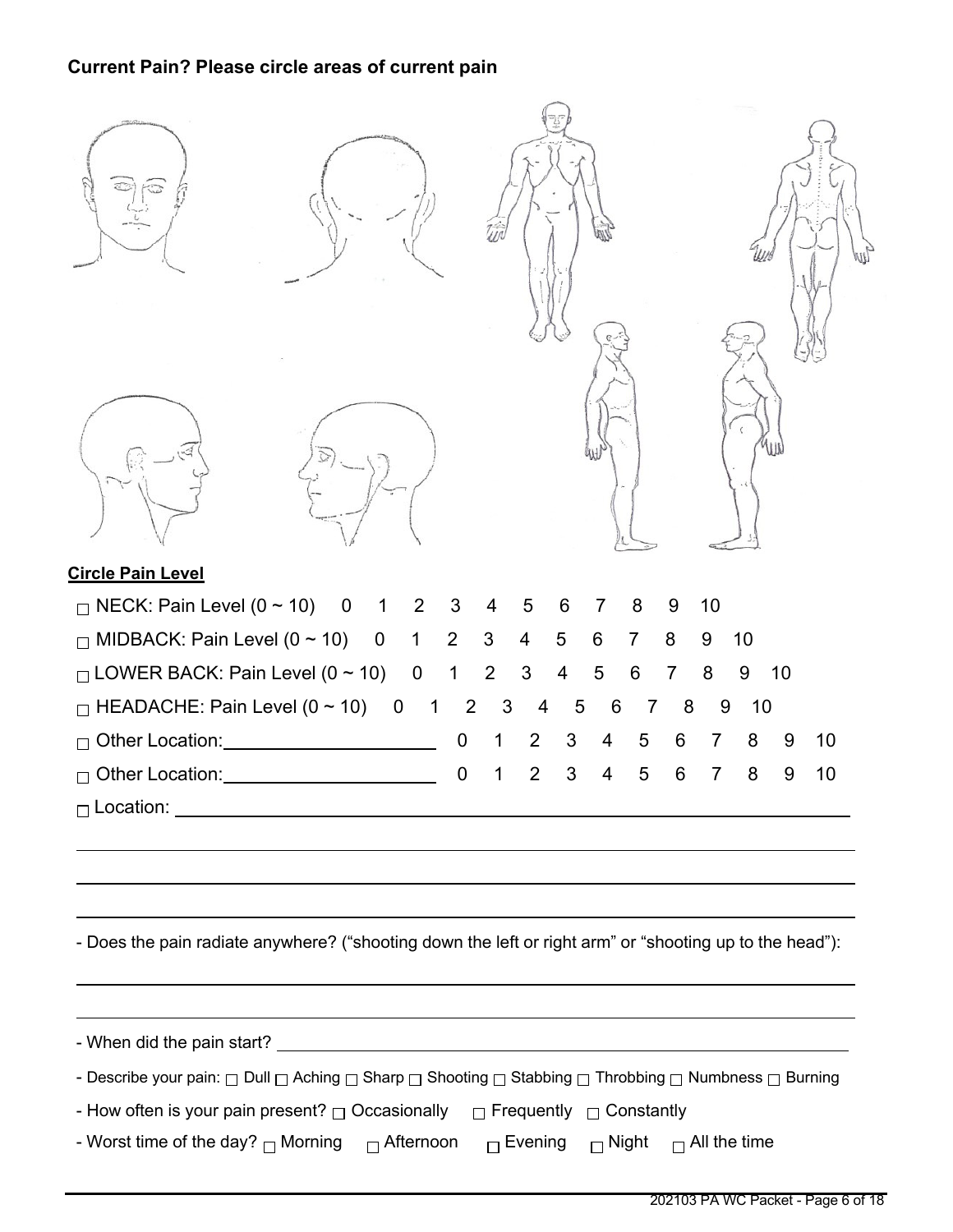| - "Pins and needles" or tingling sensation anywhere? ____________________________                                                         |  |  |  |
|-------------------------------------------------------------------------------------------------------------------------------------------|--|--|--|
|                                                                                                                                           |  |  |  |
|                                                                                                                                           |  |  |  |
|                                                                                                                                           |  |  |  |
| □ Walking □ Standing □ Lying Down □ Sitting □ Bending Forward □ Bending Backward □ Driving                                                |  |  |  |
| $\Box$ Coughing $\Box$ Bowel Movement $\Box$ Cold Weather $\Box$ Hot Weather $\Box$ Rainy Day $\Box$ Lifting Objects                      |  |  |  |
|                                                                                                                                           |  |  |  |
| $□$ Resting $□$ Massage $□$ Exercise $□$ Sitting $□$ Lying Down $□$ TENS Unit $□$ Physical Therapy $□$ Chiropractic                       |  |  |  |
|                                                                                                                                           |  |  |  |
| - Sleeping: $\Box$ Well $\Box$ "OK" $\Box$ Terrible Sleeping How long? $\Box$ 2 hrs $\Box$ 4 hrs $\Box$ 6 hrs $\Box$ 8 hrs $\Box$ >10 hrs |  |  |  |
| - How often do you wake up due to pain? $\Box$ 0 $\Box$ 1 $\Box$ 2 $\Box$ 3 $\Box$ 4 $\Box$ >5 times                                      |  |  |  |
|                                                                                                                                           |  |  |  |
| - Chiropractic Treatment Location: Calcular Charles Charles Charles Chiropractic Treatment Location:                                      |  |  |  |

- TENS Unit:  $\Box$  Never Used  $\Box$  I have a Unit  $\Box$  Used at home daily  $\Box$  Used at home as needed  $\Box$  Used during PT

## **Previous "Injections" Treatments**

| Epidural             |             |                               |                      |
|----------------------|-------------|-------------------------------|----------------------|
|                      | <b>Date</b> | <b>Number of Injection(s)</b> | <b>Doctor's Name</b> |
| Facet<br>П           |             |                               |                      |
|                      | <b>Date</b> | <b>Number of Injection(s)</b> | <b>Doctor's Name</b> |
| <b>Trigger Point</b> |             |                               |                      |
|                      | <b>Date</b> | <b>Number of Injection(s)</b> | <b>Doctor's Name</b> |
| $\sqcap$ PENS        |             |                               |                      |
|                      | <b>Date</b> | <b>Number of Injection(s)</b> | Doctor's Name        |
| Acupuncture          |             |                               |                      |
|                      | <b>Date</b> | <b>Number of Injection(s)</b> | <b>Doctor's Name</b> |
| Joints<br>п          |             |                               |                      |
|                      | <b>Date</b> | <b>Number of Injection(s)</b> | <b>Doctor's Name</b> |
| Other                |             |                               |                      |
|                      | <b>Date</b> | <b>Number of Injection(s)</b> | <b>Doctor's Name</b> |

### **Previous Injury/Accident History**

Did you have an MVA or work-related injury prior to this accident?  $\Box$  Yes  $\Box$  No If Yes,

- What kind of injury / accident?

- When?

- Symptoms? \_\_\_\_\_\_\_\_\_\_\_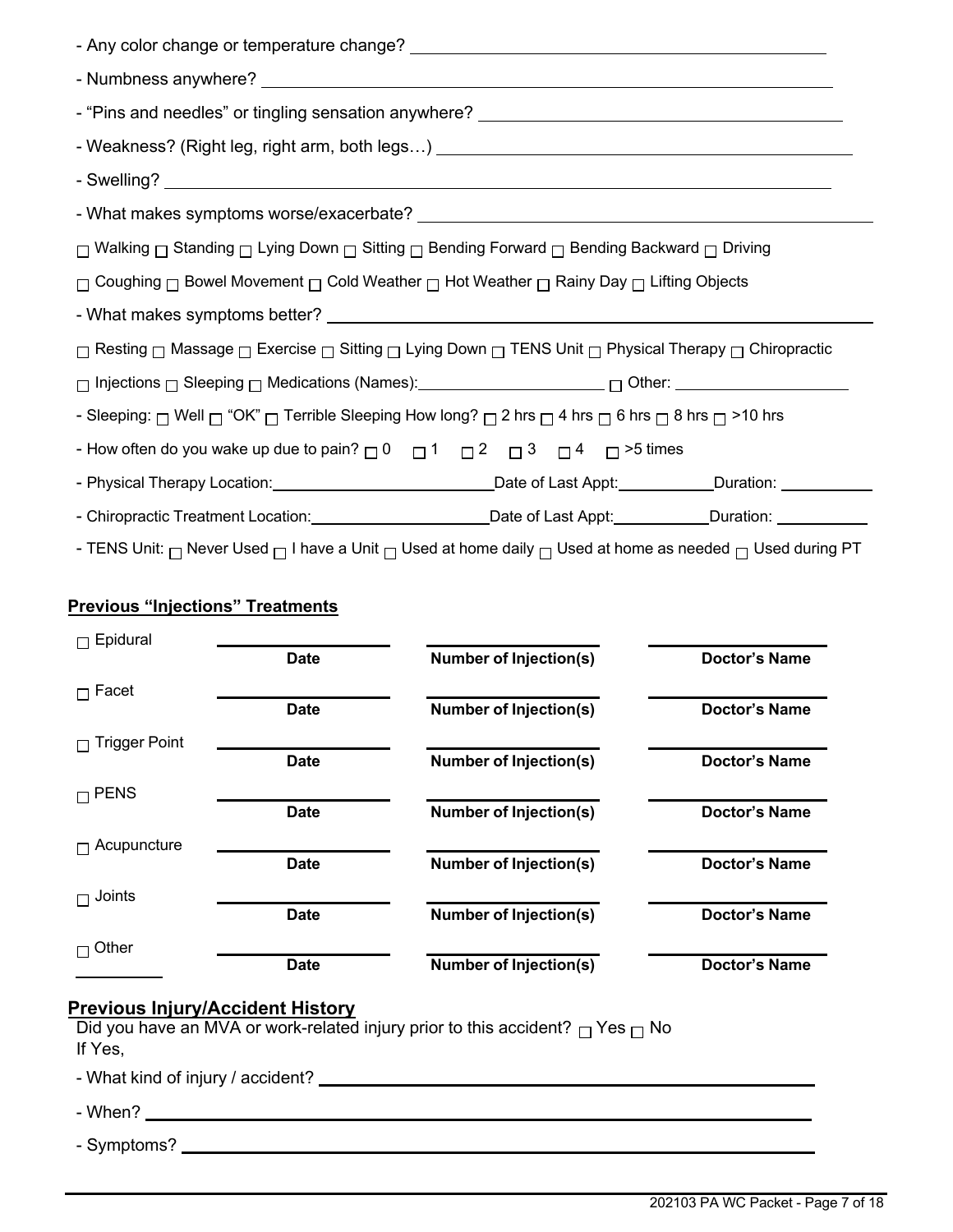# **Previous Injury/Accident History (Continued from Previous Page)**

- Treatments?

- Last Treatment (ex. 2 years prior to this accident) \_\_\_\_\_\_\_\_\_\_\_\_\_\_\_\_\_\_\_\_\_\_\_\_\_\_

## **Review of System**

| General:                 | □ Weight loss □ Weight Gain □ Fever □ Fatigue □ Loss of Appetite □ Nausea □ Vomiting                                                                 |
|--------------------------|------------------------------------------------------------------------------------------------------------------------------------------------------|
| Skin:                    | $\Box$ Skin Problem $\Box$ Rash $\Box$ Psoriasis $\Box$ Slow healing $\Box$ Easy bruising $\Box$ Itching                                             |
| Neuro:                   | $\Box$ Lightheaded/dizziness $\Box$ Fainting $\Box$ Weakness $\Box$ Stroke $\Box$ Tremor $\Box$ Seizure $\Box$ Memory Loss                           |
| Eyes:                    | $\Box$ Vision Problem $\Box$ Glaucoma $\Box$ Blurred Vision $\Box$ Double Vision                                                                     |
| ENT:                     | $\Box$ Ear pain $\Box$ Hearing loss $\Box$ Ear noises $\Box$ Nose bleed $\Box$ Sore throat $\Box$ Hoarseness $\Box$ Dental Problems                  |
| Cardiovascular:          | $\Box$ Chest pain $\Box$ Chest Pressure $\Box$ Shortness of breath $\Box$ Irregular heart beat $\Box$ Murmurs                                        |
| <b>Respiratory:</b>      | $\Box$ Coughing $\Box$ Difficulty breathing $\Box$ Asthma/Wheezing $\Box$ Coughing up blood                                                          |
| <b>Gastrointestinal:</b> | $\Box$ Constipation $\Box$ Diarrhea $\Box$ Heartburn $\Box$ Bloody stool $\Box$ Pain in stomach $\Box$ Ulcers $\Box$ Hepatitis                       |
| Genitourinary:           | □ Painful urination □ Frequent Urination □ Bloody Urine □ Kidney stone □ Incontinence □ Loss of libido                                               |
|                          | $\Box$ Sexual difficulty $\Box$ Infection                                                                                                            |
| Endocrine:               | $\Box$ Hypothyroidism $\Box$ Hyperthyroidism $\Box$ Diabetes $\Box$ Parathyroid problems                                                             |
| Hematology:              | $\Box$ Anemia $\Box$ Bleeding disorder $\Box$ Easy bleeding $\Box$ Lymphoma/Leukemia $\Box$ Sickle cell disease                                      |
| Immunologic:             | □ Catch cold easily □ HIV/AIDS □ Fever □ Hay Fever □ Frequent Sinus Problems □ Allergies                                                             |
| Musculoskeletal:         | $\Box$ Arthritis $\Box$ Rheumatoid Arthritis $\Box$ Osteoarthritis $\Box$ Compression Fracture $\Box$ Head Injury $\Box$ Neck Injury                 |
|                          | □ Lower back injury □ Spina trauma □ Birth trauma □ Birth defect □ Lupus □ Spina bifida □ Gout                                                       |
|                          | $\Box$ Osteoporosis $\Box$ Muscular Dystrophy $\Box$ Muscle pain $\Box$ Scoliosis                                                                    |
| *Women Only:             | $\Box$ Irregular periods $\Box$ Premenstrual depression $\Box$ Hot flashes $\Box$ Menstrual Cramps $\Box$ Vaginal discharge                          |
|                          | $\Box$ Hysterectomy $\Box$ Breast surgery $\Box$ Nipple discharge $\Box$ Breast lumps $\Box$ Last mammogram                                          |
| *Men Only:               | $\Box$ Burning on urination $\Box$ Dripping after urination $\Box$ Prostate problems $\Box$ Difficulty starting urination                            |
| <b>Psychiatric:</b>      | □ Depression □ Anxiety □ Panic attacks □ OCD □ Manic □ Bipolar □ Suicidal attempts                                                                   |
|                          | $\overline{\cap}$ Suicidal ideation $\overline{\cap}$ Homicidal $\overline{\cap}$ Hallucination $\overline{\cap}$ Psychosis $\overline{\cap}$ Other: |
|                          |                                                                                                                                                      |

# **Past Medical History**

| Heart:                   | $\Box$ Coronary artery disease $\Box$ Hypertension $\Box$ Murmurs $\Box$ Valvular disease $\Box$ Aneurysm<br>$\sqcap$ High Cholesterol              |
|--------------------------|-----------------------------------------------------------------------------------------------------------------------------------------------------|
| Lungs:                   | □ Asthma □ COPD □ Emphysema □ Bronchitis □ TB □ Pneumonia □ Lung Cancer<br>$\sqcap$ Other:                                                          |
| <b>Gastrointestinal:</b> | $\Box$ Ulcer $\Box$ Reflux $\Box$ Gastritis $\Box$ Hepatitis $\Box$ Cancer $\Box$ Bleeding $\Box$ Diverticulosis $\Box$ Other:                      |
| Kidney:                  | □ Other:                                                                                                                                            |
| Endocrine:               | $\Box$ Diabetes $\Box$ Hypothyroidism $\Box$ Hyperthyroidism $\Box$ Other: _____                                                                    |
| Neuro:                   | □ Stroke □ Aneurysm □ Brain cancer □ Nerve injury □ Spinal cord injury □ Alzheimer's □ Dementia<br>$\Box$ Seizures $\Box$ Parkinson's $\Box$ Other: |
| <b>Psychiatric:</b>      | $\Box$ Depression $\Box$ Bipolar $\Box$ Anxiety $\Box$ Panic disorder $\Box$ Psychosis $\Box$ Schizophrenia $\Box$ Other: _____                     |
| <b>Bone/Muscular:</b>    | $\Box$ Arthritis $\Box$ Rheumatoid arthritis $\Box$ Osteoarthritis $\Box$ Gout $\Box$ Osteoporosis $\Box$ Scoliosis                                 |
| <b>Cancer:</b>           |                                                                                                                                                     |
| Other:                   |                                                                                                                                                     |

# **Past Surgery History**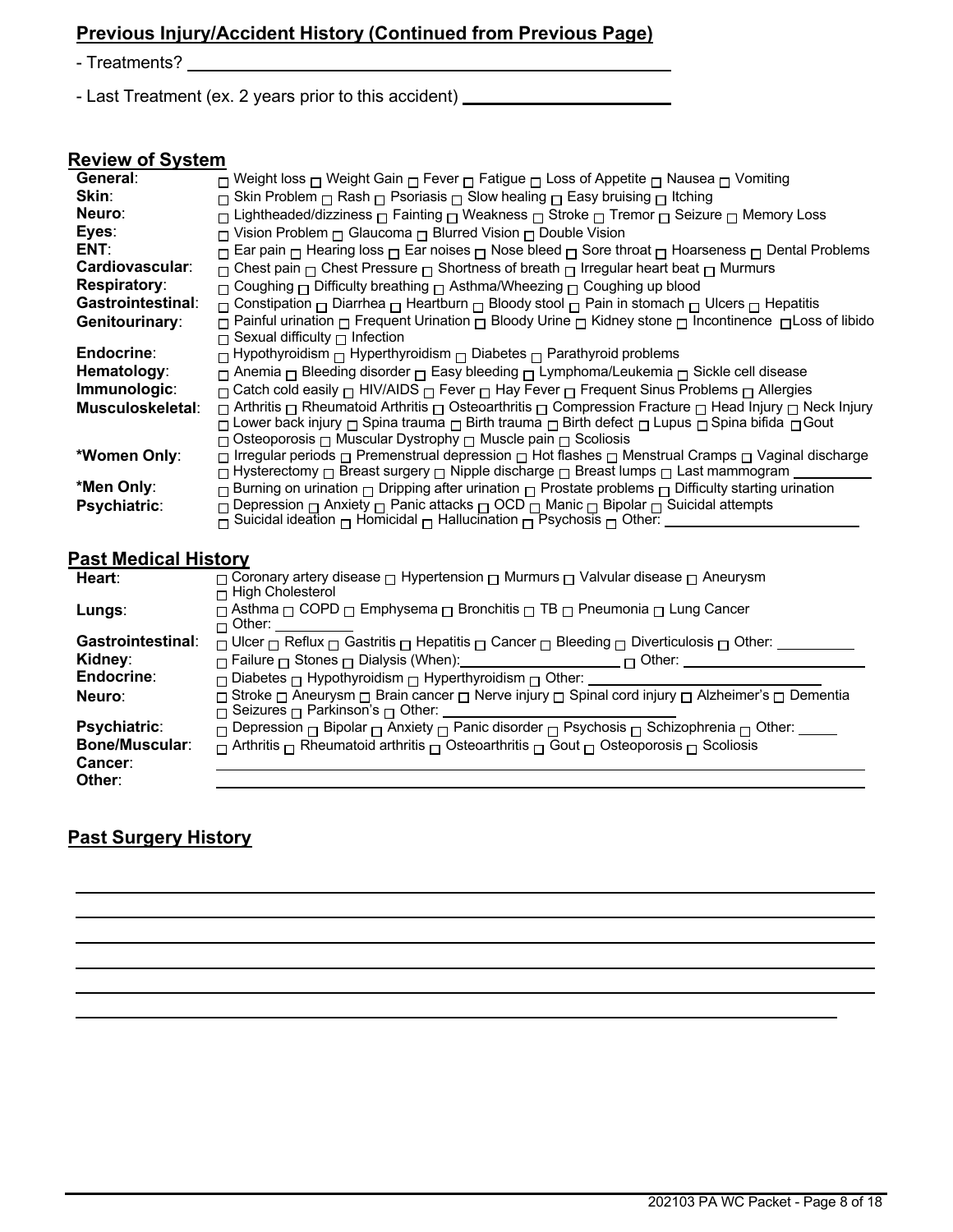| Allergies |  |
|-----------|--|
|           |  |

| Latex: <sub>冂</sub> Yes <sub>冂</sub> No Reaction:_ | Contrast (Dye): $\Box$ Yes $\Box$ No Reaction:                                         |
|----------------------------------------------------|----------------------------------------------------------------------------------------|
|                                                    | Allergies to any medication(s) $\Box$ Yes, please list below $\Box$ Not that I know of |

# **Current Medications** (Please list current medications)

## **Significant Family History** (Cancer, hypertension, diabetes, depression, back pain…)

| <u>Social History</u><br>Use of drugs: $\Box$ Never $\Box$ Occasionally $\Box$ Frequently, Type/frequency: $\Box$<br>Marital status: $\Box$ Single $\Box$ Married $\Box$ Separated $\Box$ Divorced $\Box$ Widowed |  |
|-------------------------------------------------------------------------------------------------------------------------------------------------------------------------------------------------------------------|--|
| Disability: $\Box$ Yes $\Box$ No If yes, please list reason/type: ___________________                                                                                                                             |  |
| <b>Patient Signature:</b><br>Date:                                                                                                                                                                                |  |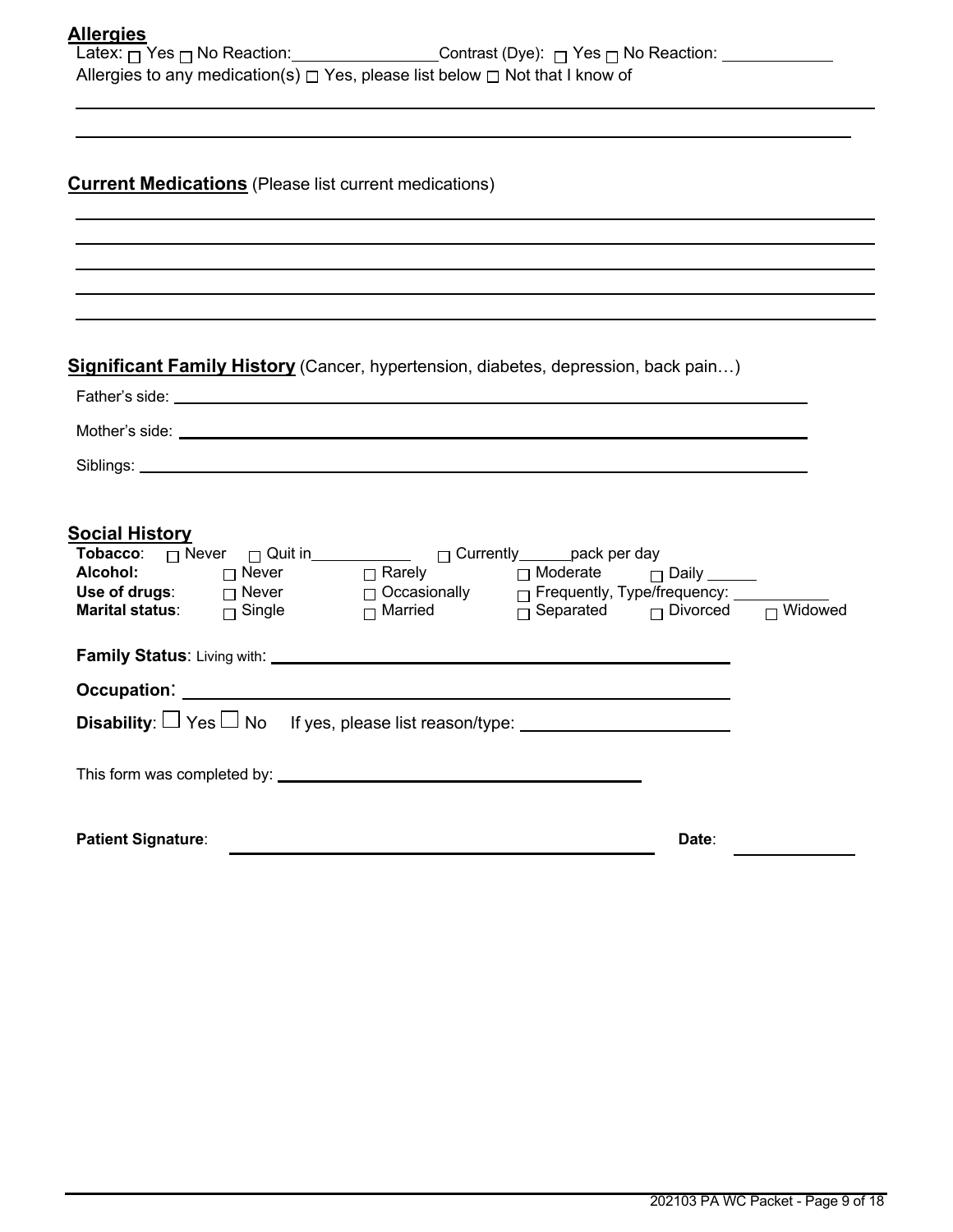

# **Opioid (Narcotic) Treatment Agreement**

I understand that in order to receive care for the treatment of pain in Relievus, I **MUST** comply with the following rules:

- 1. I **UNDERSTAND** that narcotic and controlled drug prescriptions are **MY RESPONSIBILITY** once they are placed in my hand. I **UNDERSTAND** that if anything happens to this prescription (i.e. it is lost, stolen, flushed down the toilet, etc.), I am personally responsible, and physicians, physician's assistants and/or nurse practitioners **WILL NOT** rewrite the prescription until the designated time is given.
- 2. Your narcotic and controlled drug prescription **WILL NEVER** be refilled after hours or on the weekends.
- 3. All controlled substances should be obtained at the **SAME PHARMACY**. Should the need arise to change pharmacies our office must be informed.
- 4. I **WILL** take medications at the dose and frequency prescribed. Any changes in the dose or frequency will be discussed with my physician, physician's assistant and/or nurse practitioner at Relievus. If my medications are prescribed on an every eight-hour basis, I **WILL** take these medications every eight hours. I **UNDERSTAND** that if I use more than the allowed amount or use up my medication before my appointment date, **NO MORE PILLS WILL BE GIVEN**.
- 5. I **UNDERSTAND** that narcotics and controlled drug prescriptions **WILL NOT** be phoned into the pharmacy. I **MUST** appear for my given appointment time.
- 6. I **UNDERSTAND** that if I come in at an earlier date for an appointment, my medication **WILL NOT** be given until the date of the original appointment.
- 7. I **WILL** receive prescriptions at the interval determined by physician, physician's assistant and/or nurse practitioner in Relievus.
- 8. I **WILL NOT** receive controlled substances for the treatment of pain from any source other physician, physician's assistant and/or nurse practitioner in Relievus.
- 9. I **WILL** communicate with my primary physician that I am treated at Relievus for the controlled prescribing of pain medications. I understand that Relievus has the permission to discuss all diagnostic and treatment details with the dispensing pharmacist or other professionals who provide my health care.
- 10. I **WILL** consent to random drug testing. I will **NOT** drink any alcohol beverages with pain medications. I will **NOT** use any illegal substances (cocaine, heroin, crystal methamphetamine, PCP, ecstasy, ketamine, etc.) or use any controlled substances which are not prescribed in our practice while being treated with controlled substances at Relievus. Refusal of such testing or positive results will result in prompt termination of care from Relievus.
- 11. I **WILL** safeguard my prescribed medications. I understand that these medications may be lethal or hazardous to a person that is not tolerant to its affects, especially a child.
- 12. I **WILL** comply with my scheduled appointments.
- 13. I **UNDERSTAND** that there is a possibility of impairment of thought processes, especially if this narcotic is combined with a sedative, a sleeping pill, tranquilizer or alcohol.
- 14. I **UNDERSTAND** the possible adverse effects and dependencies associated with these medications. Overdose of medication may result in injury or possible death. Other side effects may include, but are not limited to constipation, difficulty in urination, fatigue, drowsiness, nausea, itching, loss of appetite, confusion, sweating, flushing, sexual dysfunction, and or depressed respiration.
- 15. I **UNDERSTAND** that if I plan to become pregnant or become pregnant, I have to inform the physician, physician's assistant and/or nurse practitioner in Relievus immediately. I **UNDERSTAND** that if I become pregnant, a child **WILL** likely be physically dependent at birth if I continue narcotics.
- 16. You are expected to **INFORM OUR OFFICE** of any new medications or medical conditions, and of any adverse effects you experience from any of the medications that you take.
- 17. I **UNDERSTAND** that changing date, quantity or strength of medication or altering a prescription in any way, shape or form is against the law. Forged signatures are also against the law. If there is a violation this will be reported to the patient's pharmacy, local authorities and DEA.
- 18. I realize that it is **MY RESPONSIBILITY** to keep others and myself from harm, including safety of driving and the operation of machinery.
- 19. I **UNDERSTAND** that if I violate this contract, all medications from Relievus **WILL** thereafter CEASE.
- 20. I **UNDERSTAND** this mode of treatment will be stopped if any of the following occurs:
	- a) I giveaway, sell, or misuse the drugs or use other people's drugs or illegal substances;
	- b) I am noncompliant with any of the terms of this agreement;
	- c) I disrespect or harass any Relievus personnel;
	- d) I do not follow up regularly or as requested by my physician, physician's assistant and/or nurse practitioner.

**YOU ARE INFORMED** that you have the right and power to sign and be bound by this agreement, and that you have read, understand and accept all of its terms.

Patient's Name / Signature Date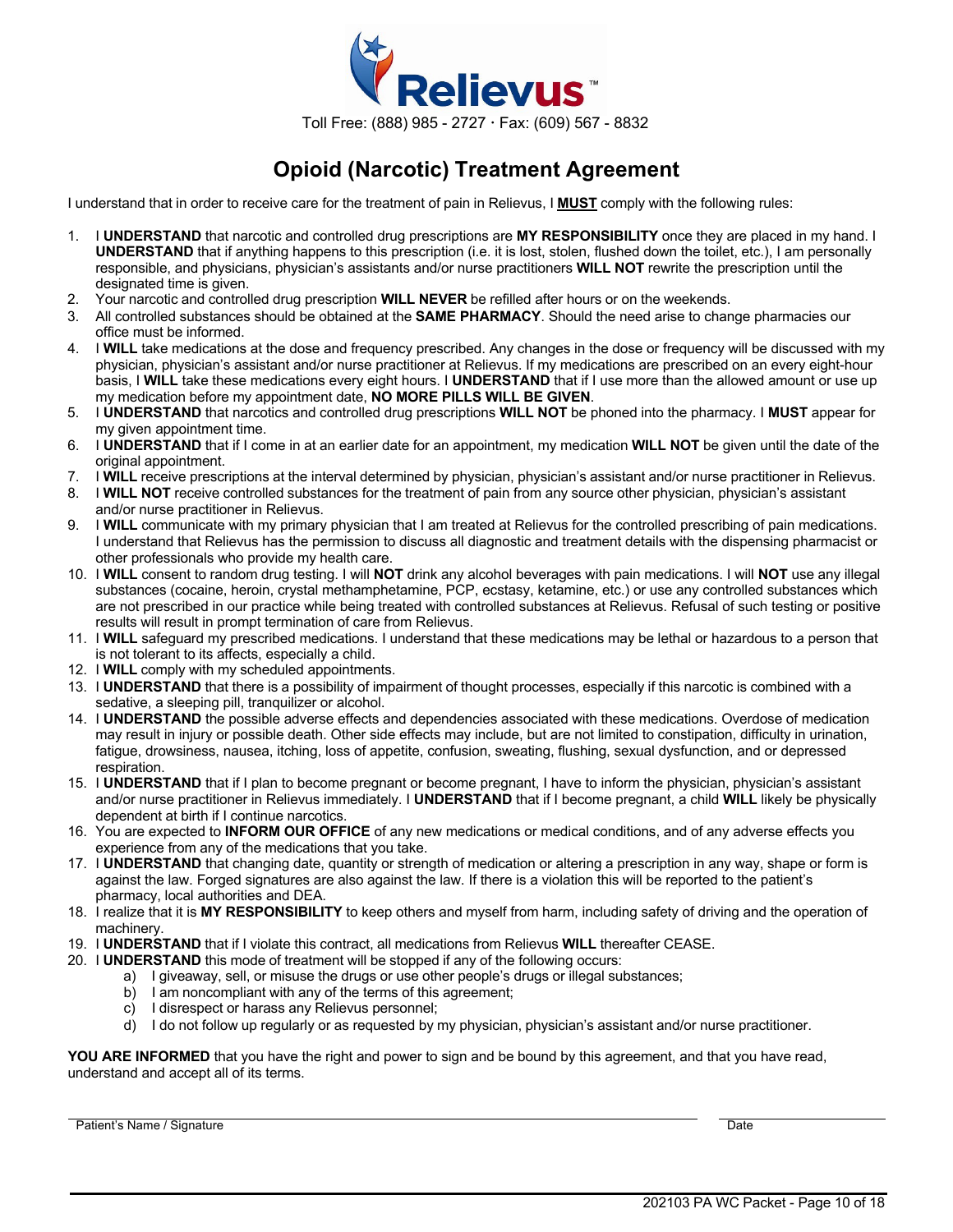

To All Patients of Relievus,

If urine toxicology results read **positive for alcohol** while you are taking opioid pain medications, our practice will **discontinue opioid pain medications** and continue any other services you may receive at our clinic or you will be **promptly discharged** from our practice due to the potential serious side effects from drinking alcohol beverages while taking **Opioid pain medication.**

Due to the drug-drug interaction and potential serious side effects from **taking both Opioid pain medications and Benzodiazepines**, our medical providers at Relievus will not prescribe any opioid pain medications if you are on any of the following benzodiazepines:

- Valium (Diazepam)
- Ativan (Lorazepam)
- Xanax (Alprazolam)
- Klonopin (Clonazepam)
- Restoril (Temazepam)
- Prosom (Estazolam)
- 1. If you want to continue taking benzodiazepines, **opioid pain medication must be discontinued.**
- 2. Until the benzodiazepines are **completely weaned off**, any opioid pain medication will be avoided due to the serious drug-drug interaction.
- 3. If urine toxicology results read positive for any benzodiazepines while you are taking opioid pain medications, you will be promptly discharged from our practice.
- 4. If you want to continue Benzodiazepines with opioid pain medications, you will have to find another pain management practice for continuation of those medications together.
- 5. Please note, we frequently monitor the PDMP (Prescription Drug Monitoring Program) and know when you fill opioid pain medications and benzodiazepines.

# **I HAVE READ THIS FORM OR HAVE HAD IT READ TO ME. I UNDERSTAND ALL OF IT. I HAVE HAD A CHANCE TO HAVE ALL OF MY QUESTIONS REGARDING THIS TREATMENT ANSWERED TO MY SATISFACTION.**

| <b>Print Patient Name:</b> | Date |  |
|----------------------------|------|--|
| Patient Signature:         | Date |  |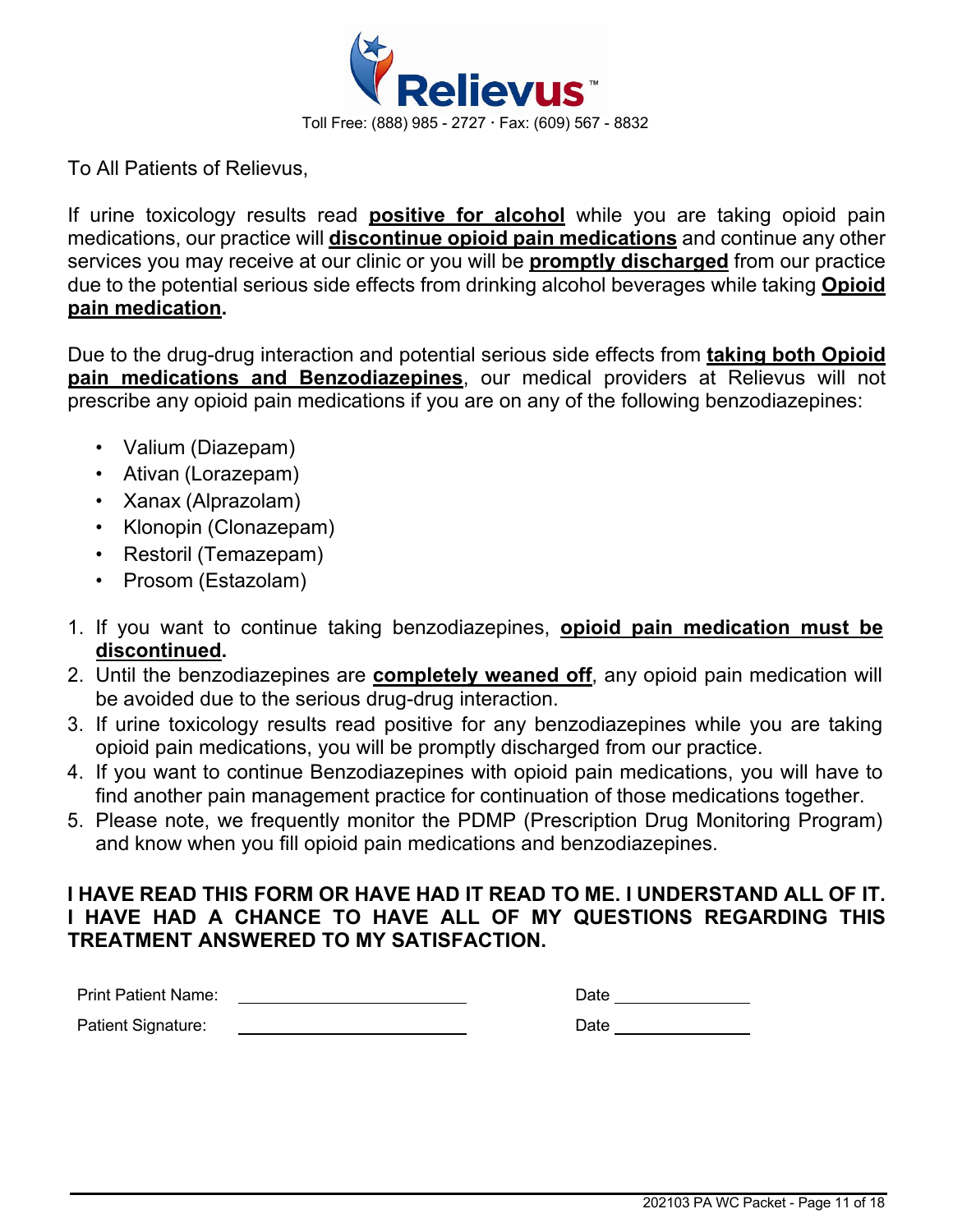

## **Consent for Opioid Therapy**

#### **Patient's Name: Date of Birth:**

I understand that the treatment with opioid pain medication is being carefully evaluated and recommended because my pain complaints are moderate to severe and other treatments have not sufficiently helped my pain. I understand that many medications can have interactions with opioids that can either increase or decrease their effect. Therefore, I have told the medical providers (physicians, nurse practitioners and/or physician assistants) at Relievus about all other medicines and treatments that I am receiving – and that I will promptly advise the medical provider at Relievus if I start to take any new medications or have new treatments. Likewise, I have told the medical providers at Relievus about my complete personal drug history and that of my family. I have been informed by the medical providers at Relievus that the initiation of a narcotic/opioid medication is a trial. Continuation of the medication is based on evidence of benefit to me from, associated side effects of, and compliance with instructions on, usage of the medication. I have also been informed by the medical providers at Relievus that continuation and any changes in dosage of the medication will be determined by pain relief, functional improvement, side effects, and adherence to usage restrictions.

### **It has been explained to me that taking narcotic/opioid medication has certain risks associated with it. These include, but are not limited to, the following:**

- Allergic reactions
- Slowing of breathing rate, slowing of reflexes or reaction time, sleepiness, drowsiness, dizziness, and/or confusion
- Impaired judgment and inability to operate machines or drive motor vehicles
- Nausea, vomiting, and/or constipation, itching
- **Overdose** (which could result in harm or even death)
- **Addiction**
- **Physical dependence or tolerance** to the pain relieving properties of the medication (This means that if my medication is stopped, reduced in dose, or rendered less effective by other medications I may be taking, I may experience runny nose, yawning, large pupils, goose bumps, abdominal pain and cramping, diarrhea, irritability, aches throughout my body, and a flu-like feeling. These can be very painful but are generally not life-threatening.)
- Failure to provide pain relief
- Changes in sexual function (This is generally caused by reduced testosterone levels. Such reduced levels may affect mood, stamina, sexual desire and physical and sexual performance.)
- Changes in hormonal levels
- Use of these medications poses **special risks to women who are pregnant or may become pregnant**. If I plan to become pregnant or believe that I have become pregnant while taking this pain medicine, I will immediately call my obstetrician and this office to inform them. I have been advised that, should I carry a baby to delivery while taking this medication, the baby will be physically dependent upon opioids. I also understand that birth defects can occur whether or not the mother is on medicines and there is always the possibility that my child will have a birth defect while I am taking an opioid. Furthermore, I recognize that the long-term consequence on a child's development who was exposed to opioids is not understood.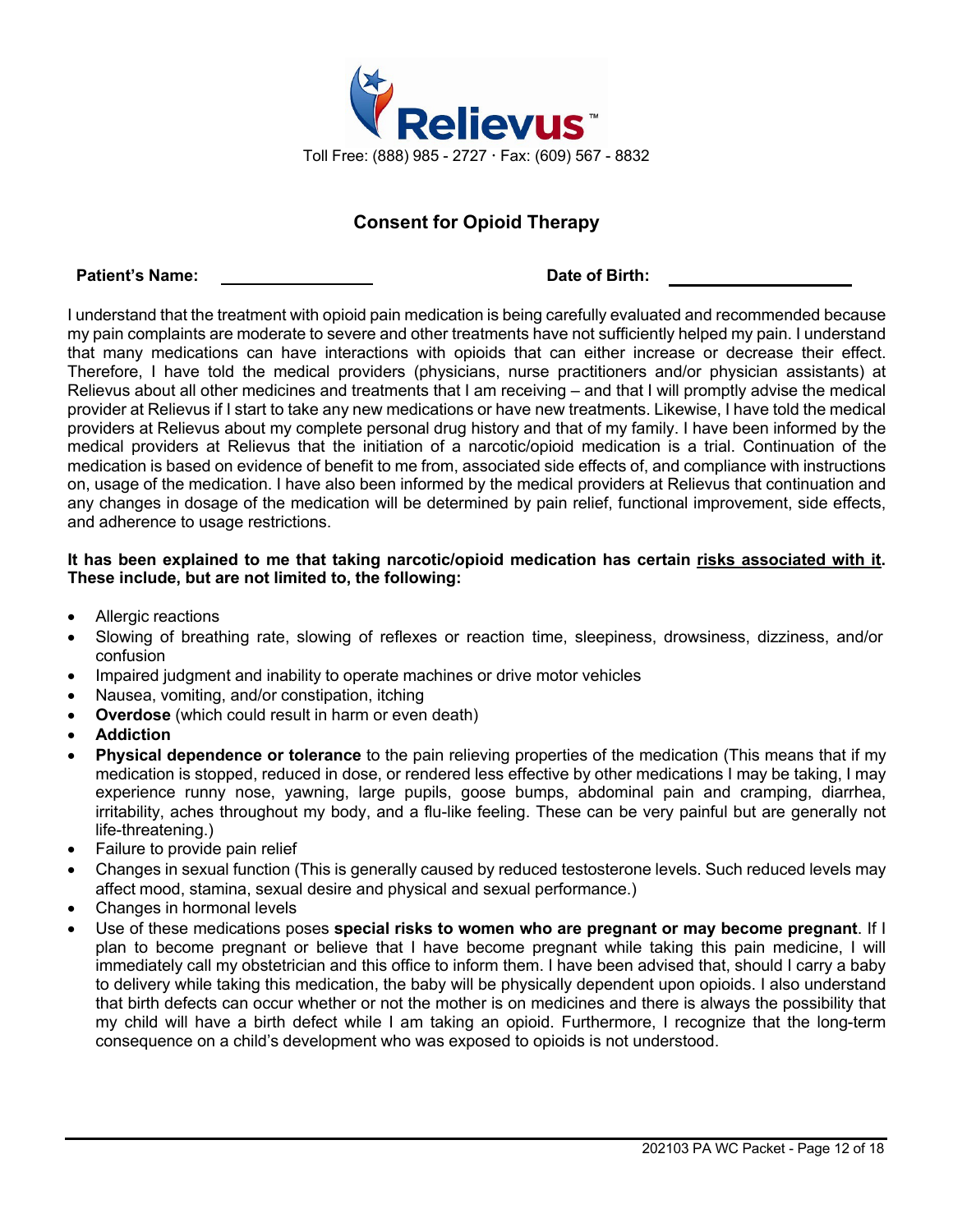### **It has been explained to me that there are other treatments that do not involve use of narcotic/opioid medications. Having been informed of these risks and potential benefits both of such medications and possible alternative treatments, I have freely consented to taking the narcotic/opioid medication.**

I would note that I have been given the opportunity of ask any questions that I may have – and that any questions that I have raised have been discussed to my satisfaction. I will take this/these medication(s) only as prescribed and I will not change the amount or dosing frequency without authorization from the medical providers at Relievus. I understand that unauthorized changes may result in my running out of medications early, and early refills may not be allowed. I also understand that if I do not take the medication correctly, I may have withdrawal reactions that may include stomach pain, sweating, anxiety, nausea, vomiting and general discomfort. I will obtain all opioids prescriptions from my physician or, during his or her absence, by the covering physician. I will not request medications outside of normal business hours. I will obtain all scheduled medications from one pharmacy. I will notify my physician if I change pharmacies.

I hereby authorize the physicians, nurse practitioners and physician assistants at Relievus to discuss all diagnostic and treatment details of my condition with the pharmacists at the dispensing pharmacy. I will submit to random urine and/or blood drug tests as requested by the medical providers at Relievus to monitor my treatment. I understand that the presence of any unauthorized substances in my urine or blood may prompt referral for assessment of addiction or chemical dependency and could result in discontinuation of further opioid prescriptions. I also understand that failure to follow these rules may lead to my no longer being treated by the medical providers at Relievus. I will not share, sell or otherwise permit others to have access to these medications.

**I HAVE READ THIS FORM (Page 1 and Page 2) OR HAVE HAD IT (Page 1 and Page 2) READ TO ME. I UNDERSTAND ALL OF IT. I HAVE HAD A CHANCE TO HAVE ALL OF MY QUESTIONS REGARDING THIS TREATMENT ANSWERED TO MY SATISFACTION. BY SIGNING THIS FORM VOLUNTARILY, I GIVE MY CONSENT FOR THE TREATMENT OF MY PAIN WITH OPIOID PAIN MEDICINES. I UNDERSTAND AND AGREE THAT FAILURE TO ADHERE TO THESE POLICIES WILL BE CONSIDERED NONCOMPLIANCE AND MAY RESULT IN CESSATION OF OPIOID PRESCRIBING AND POSSIBLE DISMISSAL FROM RELIEVUS.**

Patient Print Name **Patient Signature** Patient Signature Date **Date**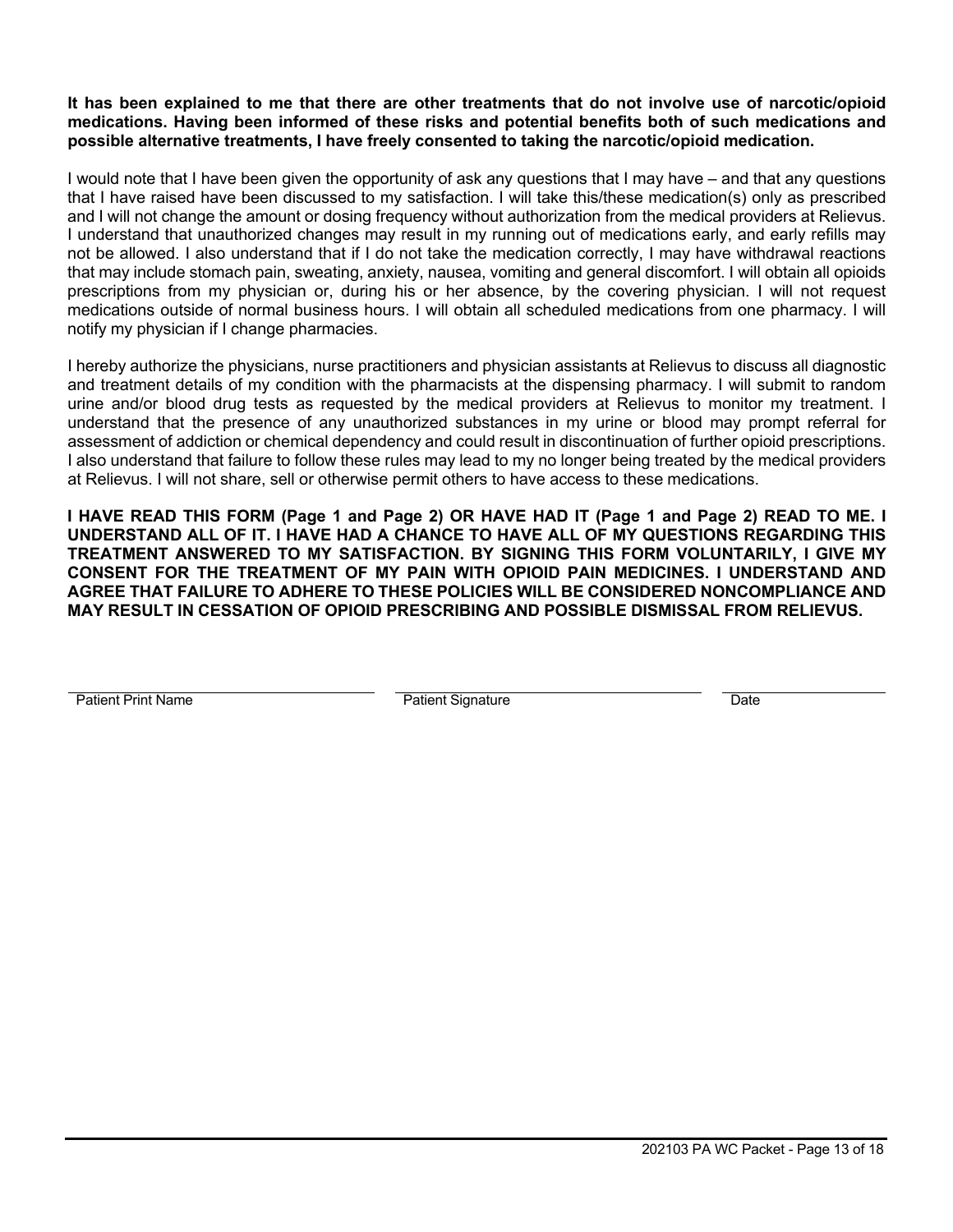

# **PENNSYLVANIA WORKER'S COMPENSATION PATIENTS**

|                     | To: Bureau of Worker's Compensation     |                                                                                                                                                                                                                               |       |
|---------------------|-----------------------------------------|-------------------------------------------------------------------------------------------------------------------------------------------------------------------------------------------------------------------------------|-------|
|                     |                                         |                                                                                                                                                                                                                               |       |
| From: WC Department |                                         |                                                                                                                                                                                                                               |       |
| Fax: 856-394-2753   |                                         |                                                                                                                                                                                                                               |       |
|                     | _______________________________         |                                                                                                                                                                                                                               |       |
|                     |                                         |                                                                                                                                                                                                                               |       |
|                     |                                         | I <sub>1</sub> Nould like the Notice of Compensation                                                                                                                                                                          |       |
|                     |                                         | Payable and all other bureau documents related to me faxed to Advanced Spine and                                                                                                                                              |       |
|                     | Pain/Relievus, at the fax number above. |                                                                                                                                                                                                                               |       |
|                     |                                         | Name: Name:                                                                                                                                                                                                                   |       |
|                     |                                         |                                                                                                                                                                                                                               |       |
|                     |                                         | City: City: City: City: City: City: City: City: City: City: City: City: City: City: City: City: City: City: City: City: City: City: City: City: City: City: City: City: City: City: City: City: City: City: City: City: City: |       |
|                     |                                         | SSN: DOB: DOB: Date of accident: 2008.                                                                                                                                                                                        |       |
|                     |                                         |                                                                                                                                                                                                                               |       |
| Patient Signature:  |                                         |                                                                                                                                                                                                                               | Date: |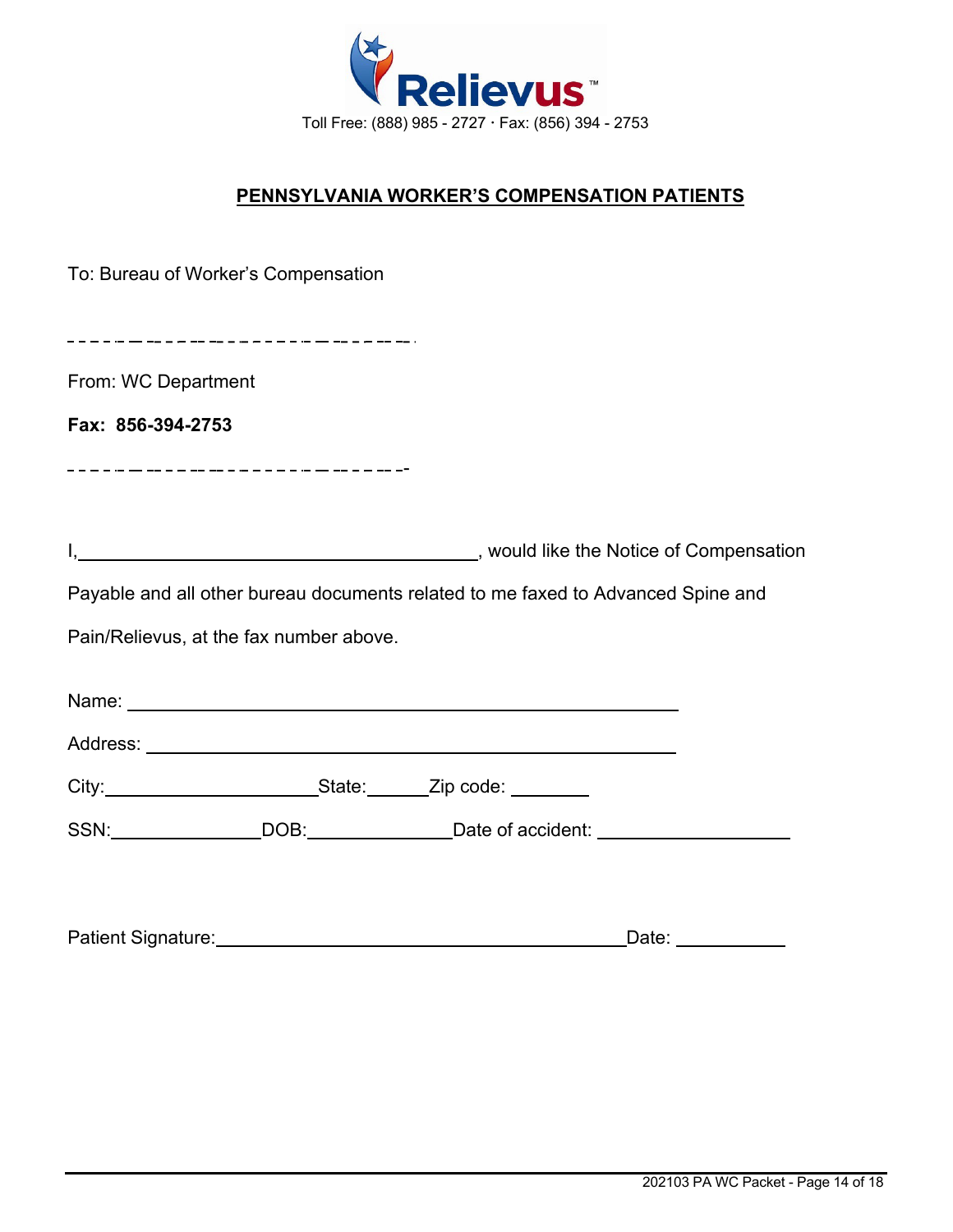

### **Irrevocable Assignment of Benefits – PA Workers' Compensation**

I, the insured and/or beneficiary of the policy of

insurance providing medical benefits to me, do hereby authorize you, **Relievus**, medical benefits due to me under the terms of the applicable policy(s) issued by our company(s). Payment is authorized upon receipt of the itemized statement for services rendered. This insurance policy was in full force and effect at the time services were rendered. Payment, in whole or in part, shall be considered the same as if paid by your company directly to me, the insured. A photocopy of this assignment shall be valid as the original.

I authorize **Relievus** to obtain legal counsel by and through any law firm of their choosing and to enter into legal or other action to collect such sums due should sums not be paid within the legally prescribed time period. I do hereby promise full and complete cooperation with **Relievus'** legal counsel, including any deposition, arbitration, or court proceeding. I understand that should I fail to cooperate with the legal counsel, I may be held personally responsible to **Relievus** for any expense not covered by this assignment and/or expenses not recovered due to my failure to cooperate.

#### **Authorization to Release Medical Records**

The undersigned hereby consents and authorizes the release of any and all medical records, reports, films, etc. directly to **Relievus** and/or their designated legal counsel, directly from **or any and all hospitals**, or any and all hospitals, diagnostic facilities, or physicians that have rendered medical treatment, diagnostic testing, or any type of medical services to the undersigned as a patient.

#### **Authorization to Release Information**

is hereby authorized to release to **Relievus** and /or their designated legal counsel all or any part of my medical record, billing information, insurance policy information, EOBs, and any information contained in my file.

#### **Financial Responsibility**

I hereby agree and acknowledge that I may receive benefit checks directly from the insurance carrier for services rendered by **Relievus**. I hereby agree to immediately forward said check(s) to **Relievus** upon receipt of same. It is understood and agreed that should I receive benefit checks and fail to forward any benefit checks to **Relievus**, **Relievus** does maintain the right to request checks from me and initiate any and all collections efforts against me. If such action is taken by **Relievus**, I agree to be responsible for any and all benefit checks received plus any and all reasonable collection cost incurred including, but not limited to, attorney fees, interest, expert fees, and court costs.

I irrevocably authorize **Relievus** to file insurance claims on my behalf for service rendered to me. I irrevocably direct that all such payments go directly to **Relievus**. I irrevocably authorize the above medical provider, and/or their legal counsel, to be present at all legal proceedings including but not limited to Examinations Under Oath (EOU), depositions, whether there is pending litigation or not.

| <b>Patient's Name:</b> | Date: |
|------------------------|-------|
|                        |       |
| Patient's Signature:   | Date: |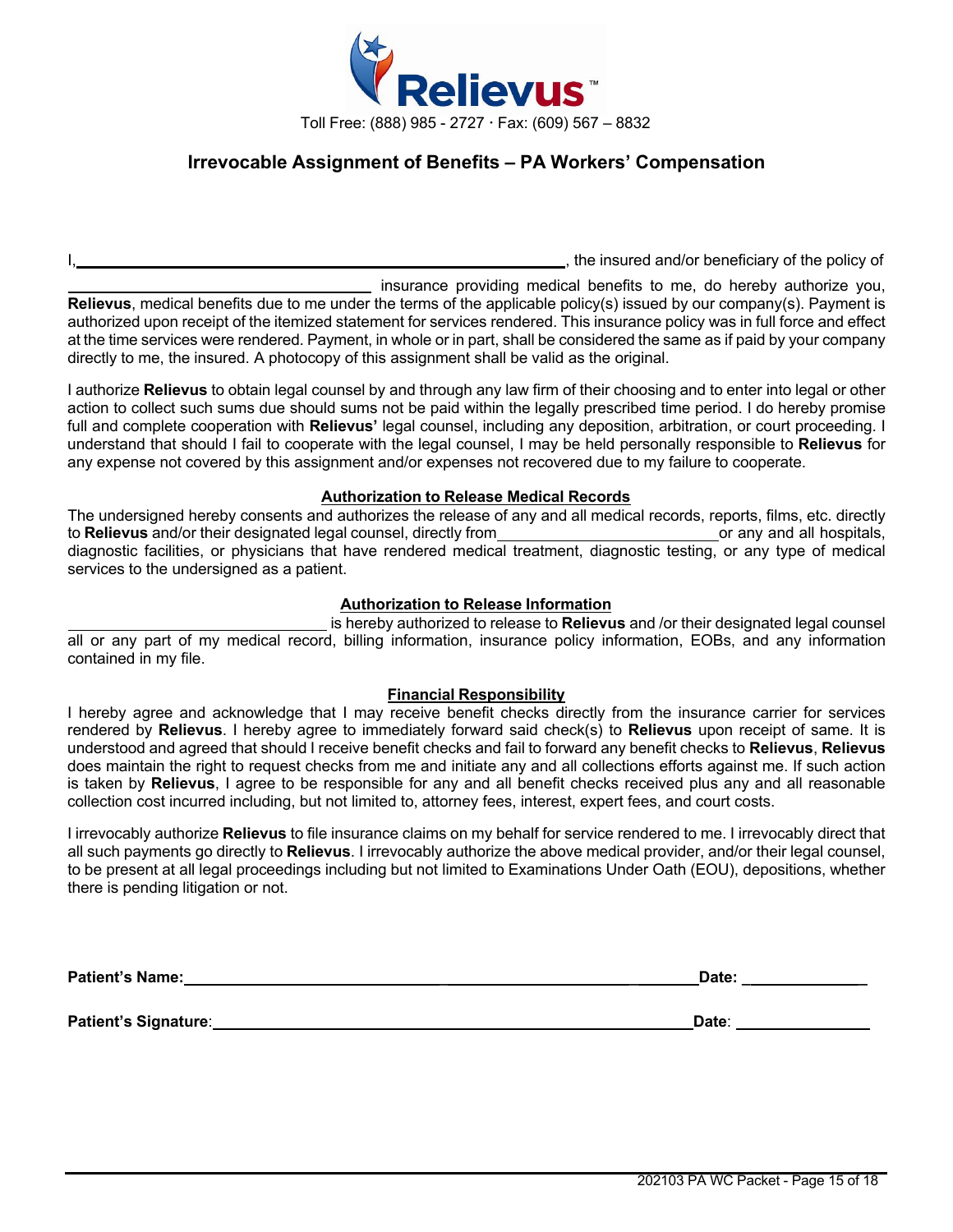

| All PATIENTS! -- Mark each box that applies                 |              | <b>Male</b>                                  |  |  |  |
|-------------------------------------------------------------|--------------|----------------------------------------------|--|--|--|
|                                                             |              | (These boxes are for<br>Doctors / PAs / NPs) |  |  |  |
| $\Box$ Your current age is between 16 – 45 years old        | $\mathbf{1}$ | $\mathbf{1}$                                 |  |  |  |
| $\Box$ History of preadolescent sexual abuse                |              | $\boldsymbol{0}$                             |  |  |  |
| Family history of substance abuse                           |              |                                              |  |  |  |
| $\Box$ Family history of alcohol abuse                      | $\mathbf{1}$ | $\mathbf{3}$                                 |  |  |  |
| Family history of illegal drug abuse<br>$\Box$              |              | $\mathbf{3}$                                 |  |  |  |
| Family history of prescribed drug abuse<br>□                |              | $\overline{\mathbf{4}}$                      |  |  |  |
| Personal history of substance abuse                         |              |                                              |  |  |  |
| $\Box$ Personal history of alcohol abuse                    | 3            | $\overline{\mathbf{3}}$                      |  |  |  |
| $\Box$ Personal history of illegal drug abuse               |              | $\overline{\mathbf{4}}$                      |  |  |  |
| $\Box$ Personal history of prescribed drug abuse            | 5            | 5                                            |  |  |  |
| <b>Psychological disease</b>                                |              |                                              |  |  |  |
| $\Box$ Personal history of ADD, OCD, Bipolar, Schizophrenia |              | $\boldsymbol{2}$                             |  |  |  |
| $\Box$ Personal history of Depression                       |              | $\mathbf{1}$                                 |  |  |  |
| <b>Total</b>                                                |              |                                              |  |  |  |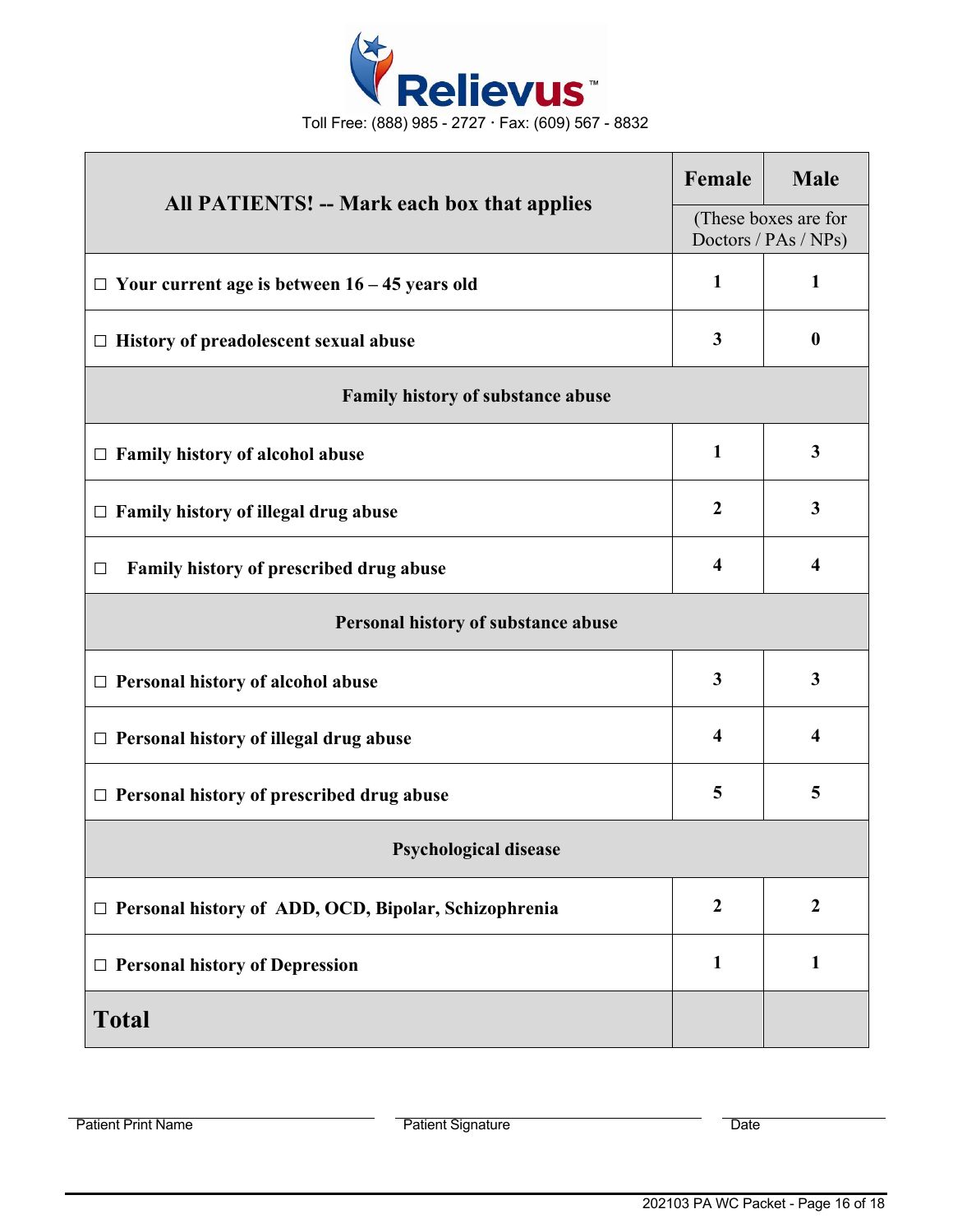

# **Authorization for Release of Information**

| Name of Patient: All the state of the state of the state of the state of the state of the state of the state of the state of the state of the state of the state of the state of the state of the state of the state of the st                                                                                                                                                                                                                                                                                                                                                                                                                                                                                 | <b>Date:</b> the contract of the contract of the contract of the contract of the contract of the contract of the contract of the contract of the contract of the contract of the contract of the contract of the contract of the co |  |  |  |
|----------------------------------------------------------------------------------------------------------------------------------------------------------------------------------------------------------------------------------------------------------------------------------------------------------------------------------------------------------------------------------------------------------------------------------------------------------------------------------------------------------------------------------------------------------------------------------------------------------------------------------------------------------------------------------------------------------------|-------------------------------------------------------------------------------------------------------------------------------------------------------------------------------------------------------------------------------------|--|--|--|
| Relievus is authorized to release protected health information about the above-named patient to the entities named<br>below. The purpose is to inform the patient or others in keeping with the patient's instructions.                                                                                                                                                                                                                                                                                                                                                                                                                                                                                        |                                                                                                                                                                                                                                     |  |  |  |
| <b>Entity to Receive Information</b><br>Check each person/entity below that you approve to<br>receive information.                                                                                                                                                                                                                                                                                                                                                                                                                                                                                                                                                                                             | Description of Information to be Release<br>Check each item below that can be given to the<br>person/entity as indicated on the left.                                                                                               |  |  |  |
| $\Box$ Voicemail                                                                                                                                                                                                                                                                                                                                                                                                                                                                                                                                                                                                                                                                                               | <b>Results of Lab tests/x-rays</b>                                                                                                                                                                                                  |  |  |  |
| <b>Spouse (Provide Name &amp; Phone Number)</b>                                                                                                                                                                                                                                                                                                                                                                                                                                                                                                                                                                                                                                                                | <b>Financial</b><br>Medical as follows: Next Control of the Medical as follows:                                                                                                                                                     |  |  |  |
| <b>Parent (Provide Name &amp; Phone Number)</b>                                                                                                                                                                                                                                                                                                                                                                                                                                                                                                                                                                                                                                                                | <b>Financial</b><br>Medical as follows: Next Assembly Medical as follows:                                                                                                                                                           |  |  |  |
| □ Other (Provide Name & Phone Number)                                                                                                                                                                                                                                                                                                                                                                                                                                                                                                                                                                                                                                                                          | <b>Financial</b>                                                                                                                                                                                                                    |  |  |  |
| <b>Patient Information</b><br>I understand that I have the right to revoke this authorization at any time and that I have the right to inspect or copy<br>the protected health information to be disclosed as described in this document. I understand that a revocation is not<br>effective in cases where the information has already been disclosed, but will be effective going forward.<br>I understand that information used or disclosed as a result of this arbitration may be subject to redisclosure by the<br>recipient and may no longer be protected by federal or state law.<br>I understand that I have the right to refuse this authorization and that my treatment will not be conditioned on |                                                                                                                                                                                                                                     |  |  |  |
| signing. This authorization shall be in effect until revoked by the patient.                                                                                                                                                                                                                                                                                                                                                                                                                                                                                                                                                                                                                                   |                                                                                                                                                                                                                                     |  |  |  |

Patient/Legal Representative Name **Patient/Legal Representative Signature** Patient/Legal Representative Signature